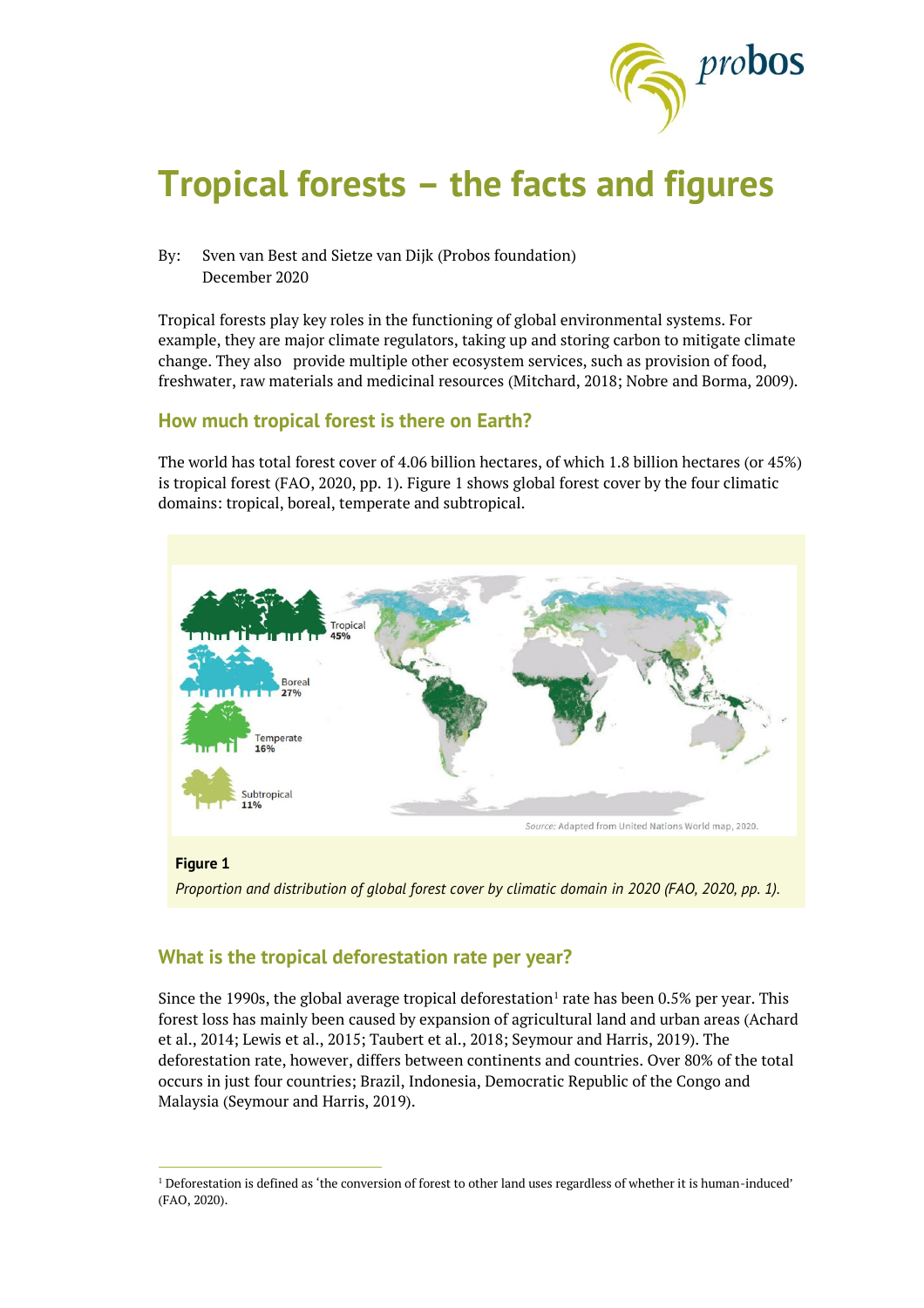

At the same time, several countries are classified as 'high forest cover and low deforestation' (HFLD $^2$ ). In recent years, the UN programme to Reduce Emissions from Deforestation and Forest Degradation (REDD+) has rated the following as HFLD; Suriname, Panama, Colombia, Peru, Belize, Gabon, Guyana, Bhutan, Zambia and French Guiana (REDD+, 2007).

## **How much carbon is stored in tropical forest?**

A forest's total carbon stock is stored in five different carbon pools: above ground biomass, below ground biomass, dead wood, litter and soil carbon (Eggleston et al., 2006). The total carbon stock of all tropical forest areas in South-America, sub-Saharan Africa, Southeast Asia and Oceania together has been estimated at 247 gigatonnes of carbon (1 gigatonne = 1 billion tonnes), with 193 gigatonnes stored in aboveground biomass and 54 gigatonnes stored in below ground biomass (which is carbon stored in roots) (Figure  $2)^3$ (Saatchi et al., 2011). To put these values into perspective, in the period 2012-2018, the total accumulated global greenhouse gas emissions amounted to 51.8 gigatonnes  $CO<sub>2</sub>$  equivalent (Olivier and Peters, 2020).

The biomass stored in the different parts of a tree depends on various factors and differs between species, but can broadly be divided between roots, 27%, trunk, 32%, branches, 31%, and foliage, 10% (Sinacore et al., 2017). Thus, only 32–63% (trunk plus branches) of the total carbon stock per tree is removed from the forest when timber harvesting takes place. Carbon stock estimates from tropical forest areas vary widely across the globe and Table 1 provides an overview, with values ranging between forest type and region from 30 to 250 tonnes of carbon per hectare.



#### **Figure 2**

 $\overline{a}$ 

*Map with the estimated total carbon stock in megagram carbon per hectare, stored in the aboveground biomass and belowground biomass (i.e. roots, not soils) of tropical forest areas in South-America, sub-Saharan Africa, Southeast Asia and Oceania (Saatchi et al., 2011).*

<sup>&</sup>lt;sup>2</sup> Countries with more than 50% forest cover and a deforestation rate below 0.22% per year are considered to fall into the High forest cover, low deforestation (HFLD) category, as described by the REDD Desk. HFLD countries together contain 20% of Earth's remaining tropical forest and account for 18% of tropical forest carbon.

<sup>&</sup>lt;sup>3</sup> There exists however uncertainty in the reported values by Saatchi et al. (2011). This ranges from  $\pm 6\%$  to  $\pm 53$ depending on the location.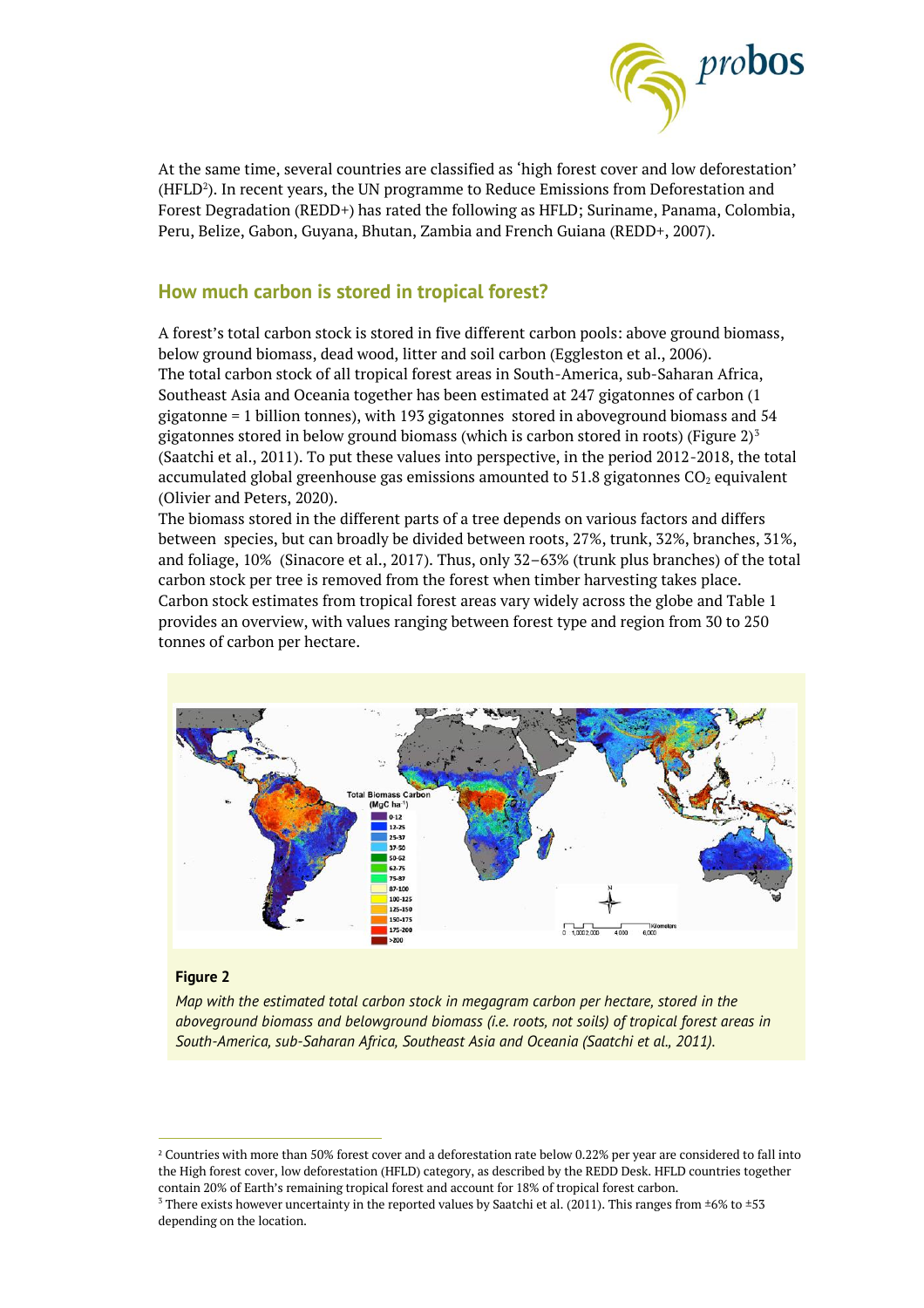

### **Table 1**

*Biome-average tropical forest carbon stock estimates in tonne carbon per hectare (adapted from Gibbs et al., 2007 and Ramankutty et al., 2007). Note that this table looks at mass of carbon, while the mass of carbon dioxide (CO2) is 3.67 times that of carbon.*

| Forest type or region             | Carbon stock in tonne C per ha | <b>Reference</b>                                                                                 |
|-----------------------------------|--------------------------------|--------------------------------------------------------------------------------------------------|
| <b>Central America</b>            |                                |                                                                                                  |
| Pan-Amazon                        | 129                            | Brown (1997);<br>Achard et al. (2004)                                                            |
| Latin America                     |                                |                                                                                                  |
| <b>Tropical equatorial forest</b> | 193/200                        | IPCC (2006)/ Houghton (1999);<br>DeFries et al. (2002)                                           |
| Tropical seasonal forest          | 128/140                        | IPCC (2006)/ Houghton (1999);<br>DeFries et al. (2002)                                           |
| <b>Tropical dry forest</b>        | 47/55/126                      | Brown (1997);<br>Achard et al. (2004)/ IPCC<br>(2006)/ Houghton (1999);<br>DeFries et al. (2002) |
| Sub-Saharan Africa                |                                |                                                                                                  |
| <b>Tropical equatorial forest</b> | 200                            | <b>IPCC (2006)</b>                                                                               |
| <b>Tropical seasonal forest</b>   | 152                            | <b>IPCC (2006)</b>                                                                               |
| <b>Tropical dry forest</b>        | 72                             | <b>IPCC (2006)</b>                                                                               |
| <b>Closed forest</b>              | 136                            | Houghton (1999); DeFries et al.<br>(2002)                                                        |
| Open forest                       | 30/36                          | Houghton (1999); DeFries et al.<br>(2002)/ Brown (1997);<br>Achard et al. (2004)                 |
| <b>Tropical Asia</b>              |                                |                                                                                                  |
| <b>Tropical equatorial forest</b> | 180/225/250                    | IPCC (2006)/ IPCC (2006)/<br>Houghton (1999); DeFries et al.<br>(2002)                           |
| <b>Tropical seasonal forest</b>   | 150/105/169                    | Houghton (1999); DeFries et al.<br>(2002)/ IPCC (2006)/ IPCC (2006)                              |
| <b>Tropical dry forest</b>        | 78/96                          | IPCC (2006)/ IPCC (2006)                                                                         |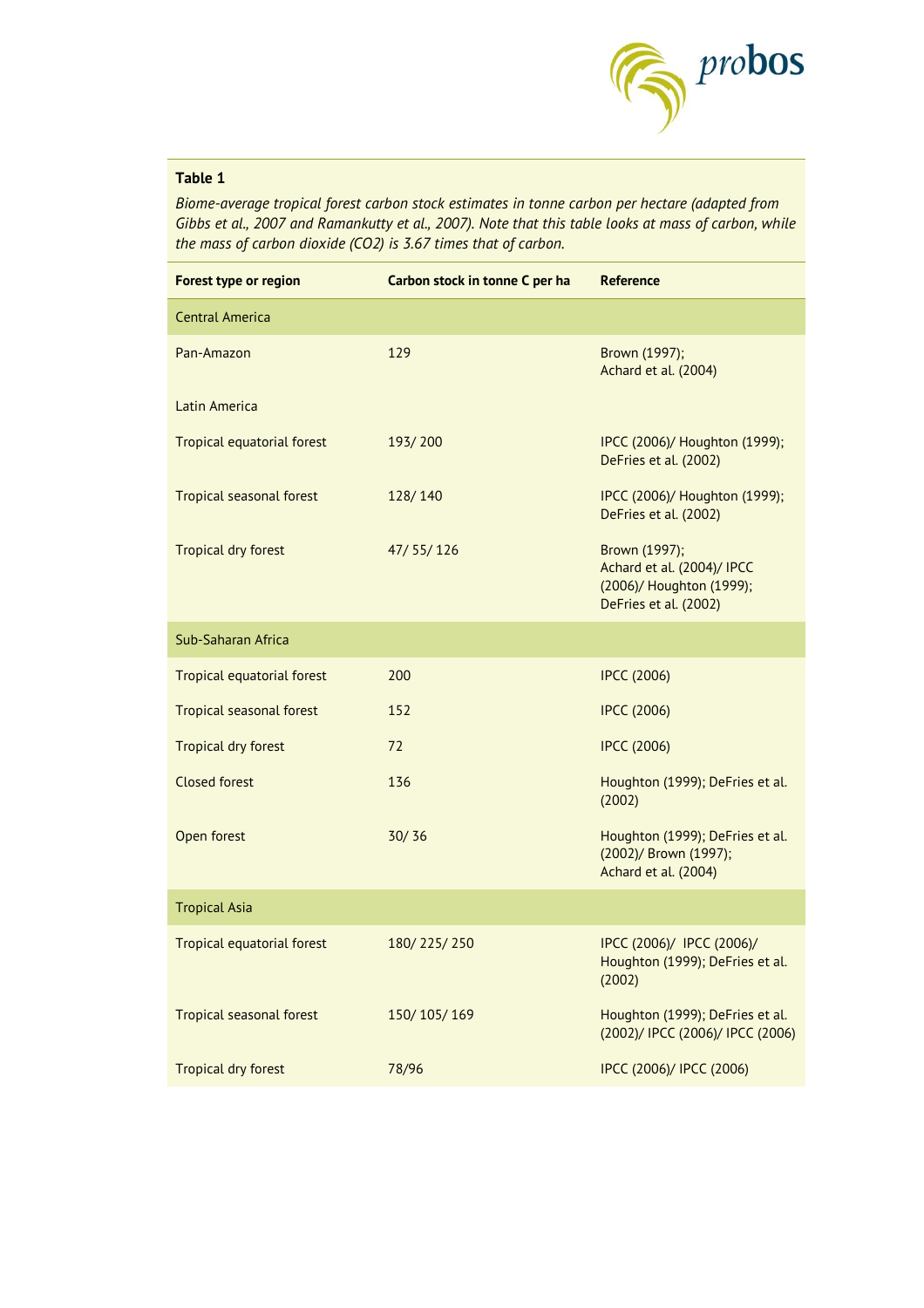

## **How valuable are tropical forests in monetary terms?**

Tropical forests are complex ecosystems that provide many different ecosystem services. These contribute to human wellbeing on local, regional, and global scales. For example, on a local scale, communities in the Brazilian Amazon harvest fruit from the forest for consumption and on a commercial basis. This results in health benefits and increased income. An example on the global scale is that tropical forests are important carbon sinks, taking the greenhouse gas  $CO<sub>2</sub>$  from the atmosphere.

Although complicated, ecosystem services can be valued in economic terms. The total economic value (that is, the value of all ecosystem services combined) of the entire global tropical forest domain is estimated at 2,700 US dollars per hectare per year (Costanza et al., 1997). With a global tropical forest cover of 1.8 billion hectares, the total value amounts to 4,860 billion US dollars, also referred to as the 'Total Economic Value' or the 'natural capital value'. More recently, the economic value of tropical forest areas in three different regions, the Americas (A), sub-Saharan Africa (B), and Asia and Oceania (C), have been estimated at 0–300 to 6,000–9,000 US dollars per hectare per year (Carrasco et al., 2014) (Figure 3).



#### **Figure 3**

*Map with total economic values of ecosystem services from tropical forest areas in the Americas (A), sub-Saharan Africa (B), and Asia and Oceania (C) in US dollars per hectare per year (from Carrasco et al., 2014, pp. 168).*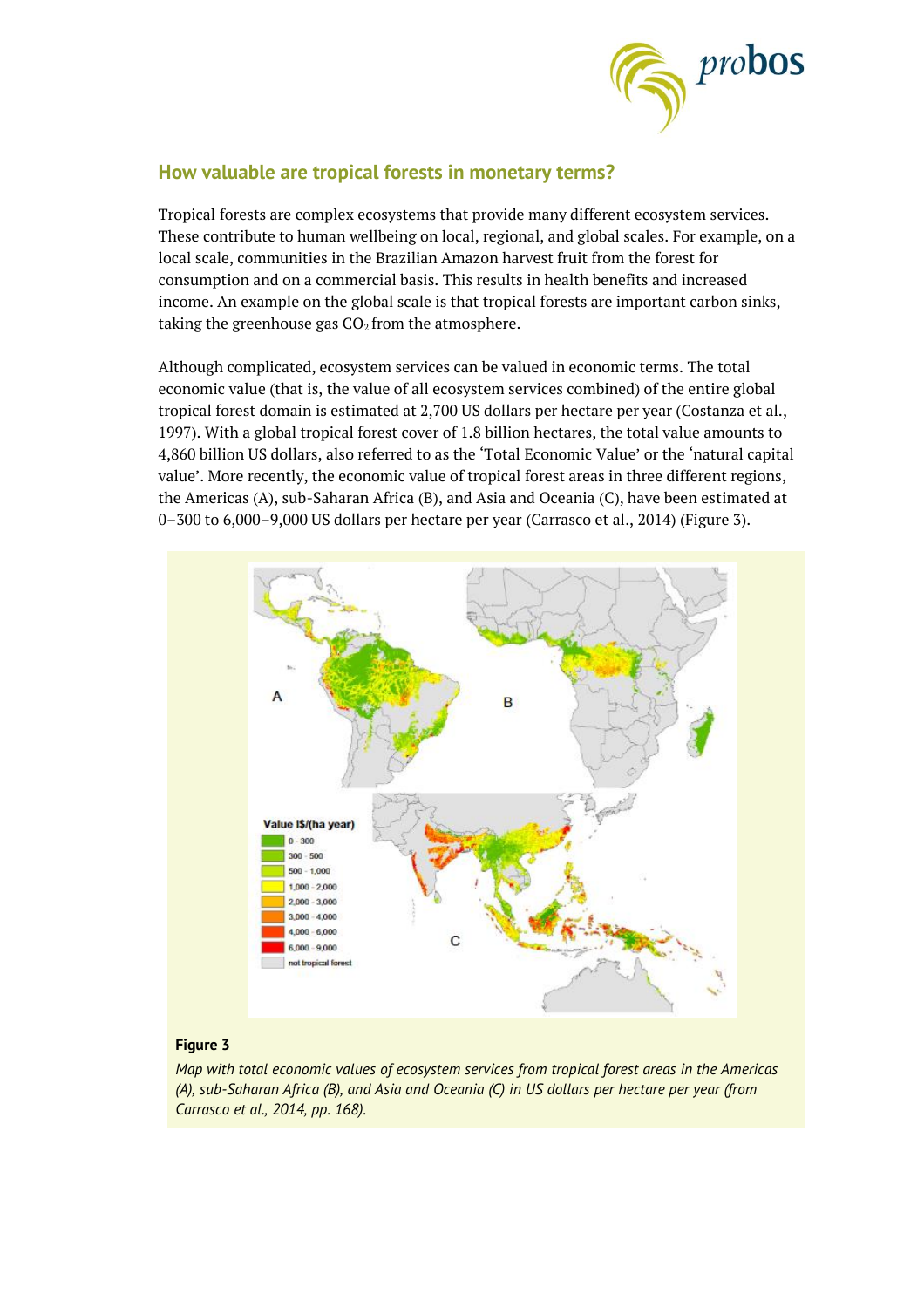

## **How much tropical forest area is currently being managed sustainably?**

Currently, 6.5% of the total global natural- and semi-natural production forest area in the tropics is certified sustainably managed (FSC or PEFC and excluding plantation forests) (<u>IDH, 2019</u><sup>4</sup>, pp. 5).

The certified (FSC and PEFC) forest areas from which timber products derive are situated in Latin America, the Congo Basin and Southeast Asia, with:

- Latin America: 3,508,000 hectares certified (3.8% of its total production forest area);
- The Congo Basin: 4,494,000 hectares certified (11.4% of its total production forest area);
- Southeast Asia: 6,690,000 hectares certified (9.9% of its total production forest area).

Increased demand for verified sustainable tropical timber is urgently needed to help spread responsible forest management in tropical countries. It is calculated that, if the seven leading European tropical timber-importing countries bought exclusively verified sustainable material, an additional 12.5 million hectares of tropical forest would come under sustainable management to meet that demand [\(IDH, 2019\)](https://www.idhsustainabletrade.com/uploaded/2019/11/IDH-Unlocking-sust-tropical-timber-market-growth-through-data.pdf).

 $\overline{a}$ 

<sup>4</sup> IDH (2019). Unlocking Sustainable Tropical Timber Market Growth Through Data. Accessible online at: https://www.idhsustainabletrade.com/uploaded/2019/11/IDH-Unlocking-sust-tropical-timber-market-growththrough-data.pdf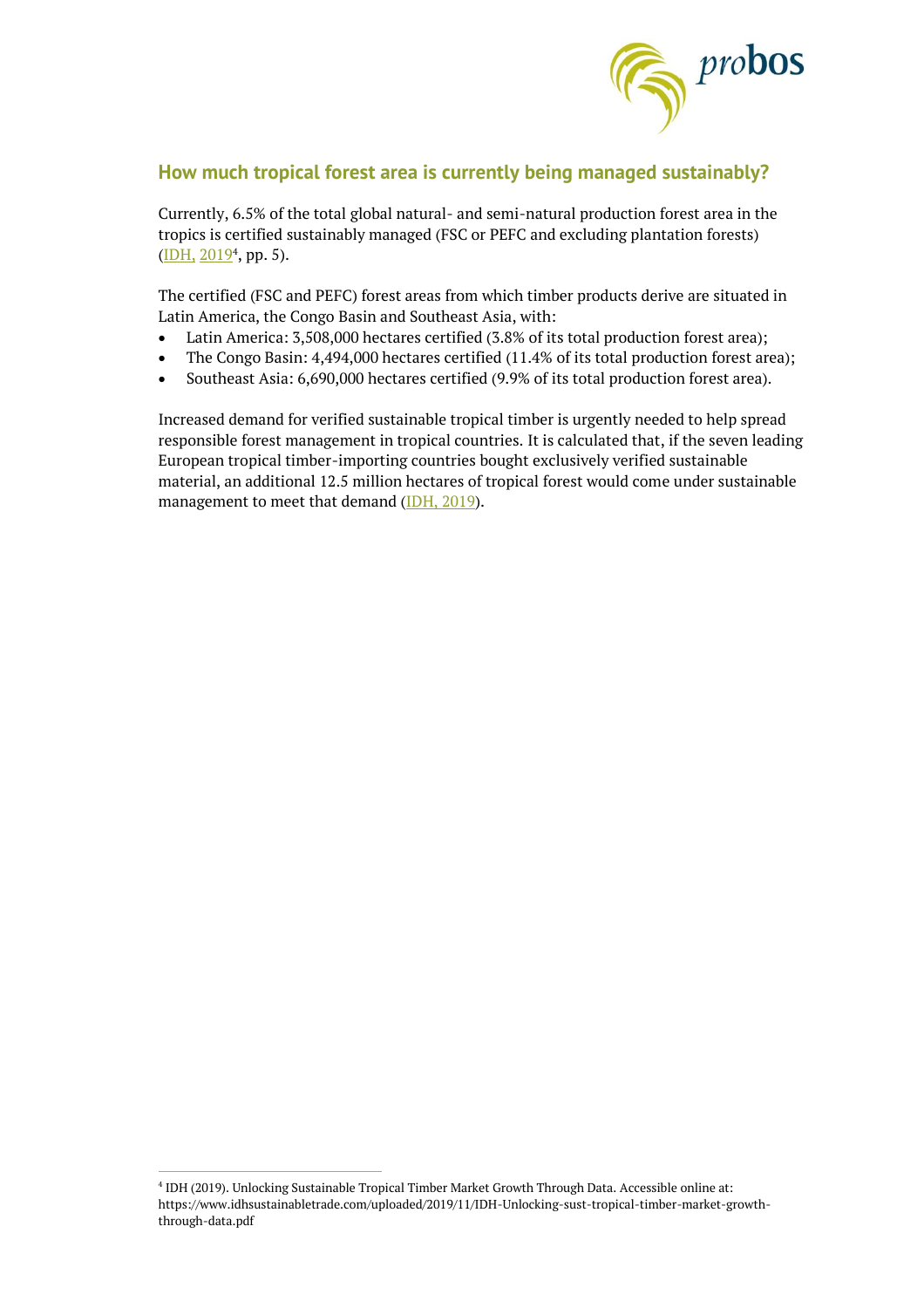

### **References**

Olivier, J.G., Schure, K.M. and Peters, J.A.H.W., Revised version 2020. Trends in global CO2 and total greenhouse gas emissions. *PBL Netherlands Environmental Assessment Agency*, *5*.

Achard F, Eva H D, Mayaux P, Stibig H-J and Belward A 2004 Improved estimates of net carbon emissions from land cover change in the tropics for the 1990s Glob. Biogeochem. Cycles

Achard, F., Beuchle, R., Mayaux, P., Stibig, H. J., Bodart, C., Brink, A., ... & Lupi, A. (2014). Determination of tropical deforestation rates and related carbon losses from 1990 to 2010. *Global change biology*, *20*(8), 2540-2554.

Armenteras, D., Espelta, J.M., Rodríguez, N. and Retana, J., 2017. Deforestation dynamics and drivers in different forest types in Latin America: Three decades of studies (1980–2010). *Global Environmental Change*, *46*, pp.139-147.

Brown, S., Estimating Biomass and Biomass Change of Tropical Forests: a Primer.(FAO Forestry Paper-134) Sandra Brown.

Carrasco, L. R., Nghiem, T. P. L., Sunderland, T., & Koh, L. P. (2014). Economic valuation of ecosystem services fails to capture biodiversity value of tropical forests. *Biological Conservation*, *178*, 163-170.

Costanza, R., d'Arge, R., De Groot, R., Farber, S., Grasso, M., Hannon, B., ... & Raskin, R. G. (1997). The value of the world's ecosystem services and natural capital. *nature*, *387*(6630), 253-260.

DeFries, R.S., Houghton, R.A., Hansen, M.C., Field, C.B., Skole, D. and Townshend, J., 2002. Carbon emissions from tropical deforestation and regrowth based on satellite observations for the 1980s and 1990s. *Proceedings of the National Academy of Sciences*, *99*(22), pp.14256-14261.

Eggleston, S., Buendia, L., Miwa, K., Ngara, T., & Tanabe, K. (Eds.). (2006). *2006 IPCC guidelines for national greenhouse gas inventories* (Vol. 5). Hayama, Japan: Institute for Global Environmental Strategies.

FAO (2006) Global forest resources assessment 2005: progress towards sustainable forest management. Forestry paper 147.

FAO. 2020. Global Forest Resources Assessment 2020 – Key Findings. Rome. <https://doi.org/10.4060/ca8753en>

Gibbs, H. K., Brown, S., Niles, J. O., & Foley, J. A. (2007). Monitoring and estimating tropical forest carbon stocks: making REDD a reality. *Environmental research letters*, *2*(4), 045023.

Houghton, R.A., 1999. The annual net flux of carbon to the atmosphere from changes in land use 1850–1990. *Tellus B*, *51*(2), pp.298-313.

IPCC 2006 IPCC Guidelines for National Greenhouse Gas Inventories. Prepared by the National Greenhouse Gas Inventories Programme ed H S Eggleston, L Buendia, K Miwa, T Ngara and K Tanabe (Japan: Institute For Global Environmental Strategies)

Lewis, S. L., Edwards, D. P., & Galbraith, D. (2015). Increasing human dominance of tropical forests. *Science*, *349*(6250), 827-832.

Mitchard, E. T. (2018). The tropical forest carbon cycle and climate change. *Nature*, *559*(7715), 527.

MyClimate (2020). Accessed online at co2.myclimate.org at 03/08/2020.

Nobre, C. A., & Borma, L. D. S. (2009). 'Tipping points' for the Amazon forest. *Current Opinion in Environmental Sustainability*, *1*(1), 28-36.

Ramankutty, N., Gibbs, H.K., Achard, F., Defries, R., Foley, J.A. and Houghton, R.A., 2007. Challenges to estimating carbon emissions from tropical deforestation. *Global change biology*, *13*(1), pp.51-66.

REDD+ (2007). Reducing Emissions from Deforestation and Forest Degradation. Accessed online at <https://www.surinameredd.org/en/reddplus-suriname/> on 24/07/2020.